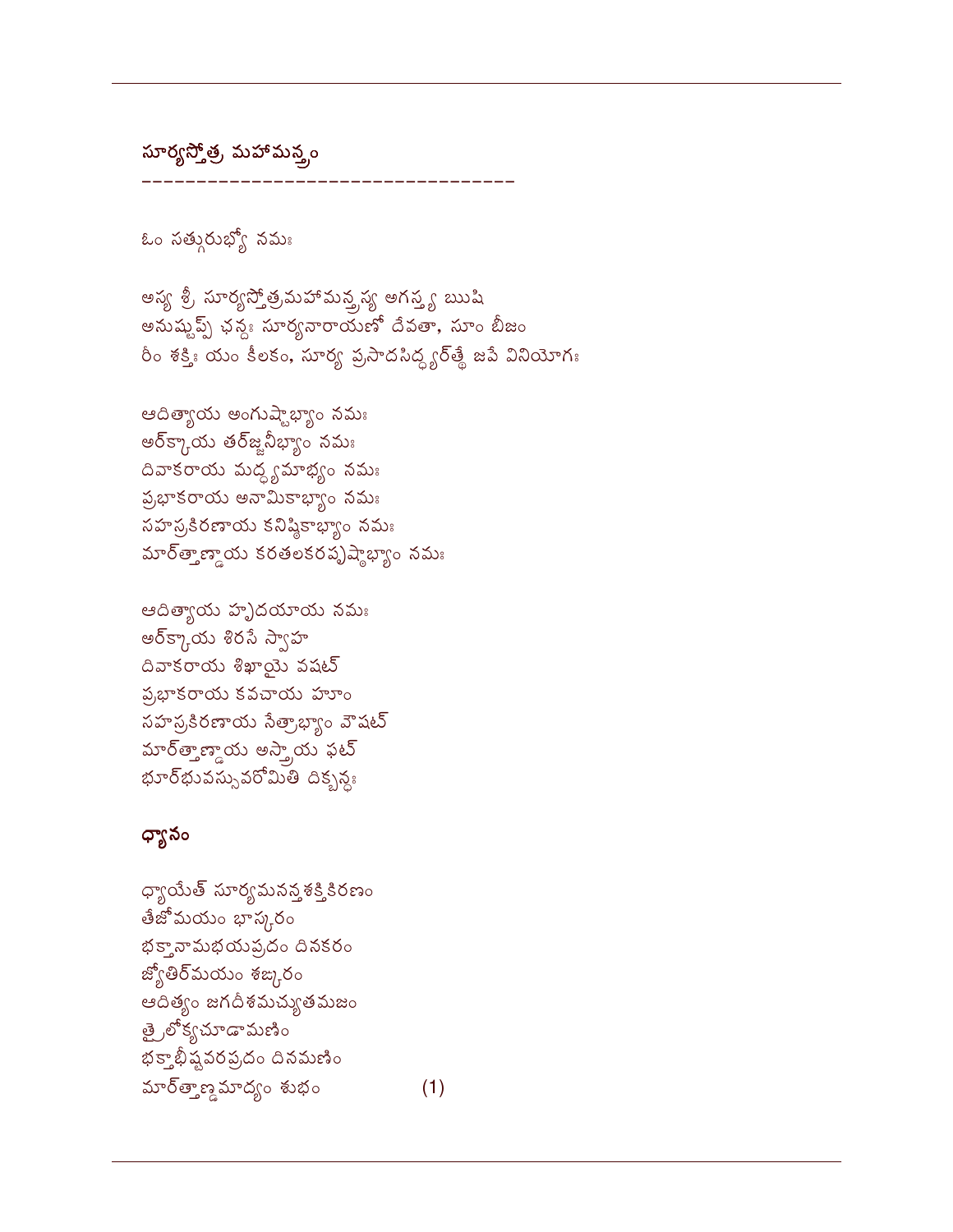## సర్వ్యజ్వరహరశై <sub>ఎ</sub>వ

| సకలేశాయ సూర్యాయ     |     |
|---------------------|-----|
| సర్వ్వయజ్ఞాయ నమోనమః |     |
| క్షయాపస్మారగుల్కాది |     |
| వ్యాధిహస్తే, నమోనమః | (8) |

/
2=-()6
. కర్<sup>మ్మ</sup>సాక్షిన్ నమోనమ<mark>ః</mark> ధర్మ్మమూర్తే దయామూర్తే క తత్వమూర్తే నమోనమః (7)

పత్మహస్తః పరంజ్యోతిః  $\delta$ లేశాయనమో నమః అణ్డయోసే కర్<mark>మ్</mark>మసాక్షిన్ ఆదిత్యాయ నమోనమః (6)

ఏకచక్రరథో యస్య దివ్యఃక నక భూషితః సోకయం భవతు నః ప్రితః పత్మహస్తో దివాకరః (5)

బ్రహ్మహ్వ ఉదయే మద్ధ్య హ్నే తు సదాశివః అస్తకాలే స్వయం విష్ణుః త్రయీమూర్తీర్ దివాకరః $(4)$ 

కాలాత్మా సర్వ్యభూతాత్మా పేదాత్మా విశ్వతోముఖః జన్మమృత్యు జరావ్యాధి సంసారభయనాశనః $(3)$ 

బ్రహ్మావిష్ణ శ్చరుద్రశ్బ ఈశ్వరశ్చ సదాశివః పఞ్బబ్రహ్మమయాకారా యే<mark>న</mark> జాతా నమామి త  $\circ$  (2)